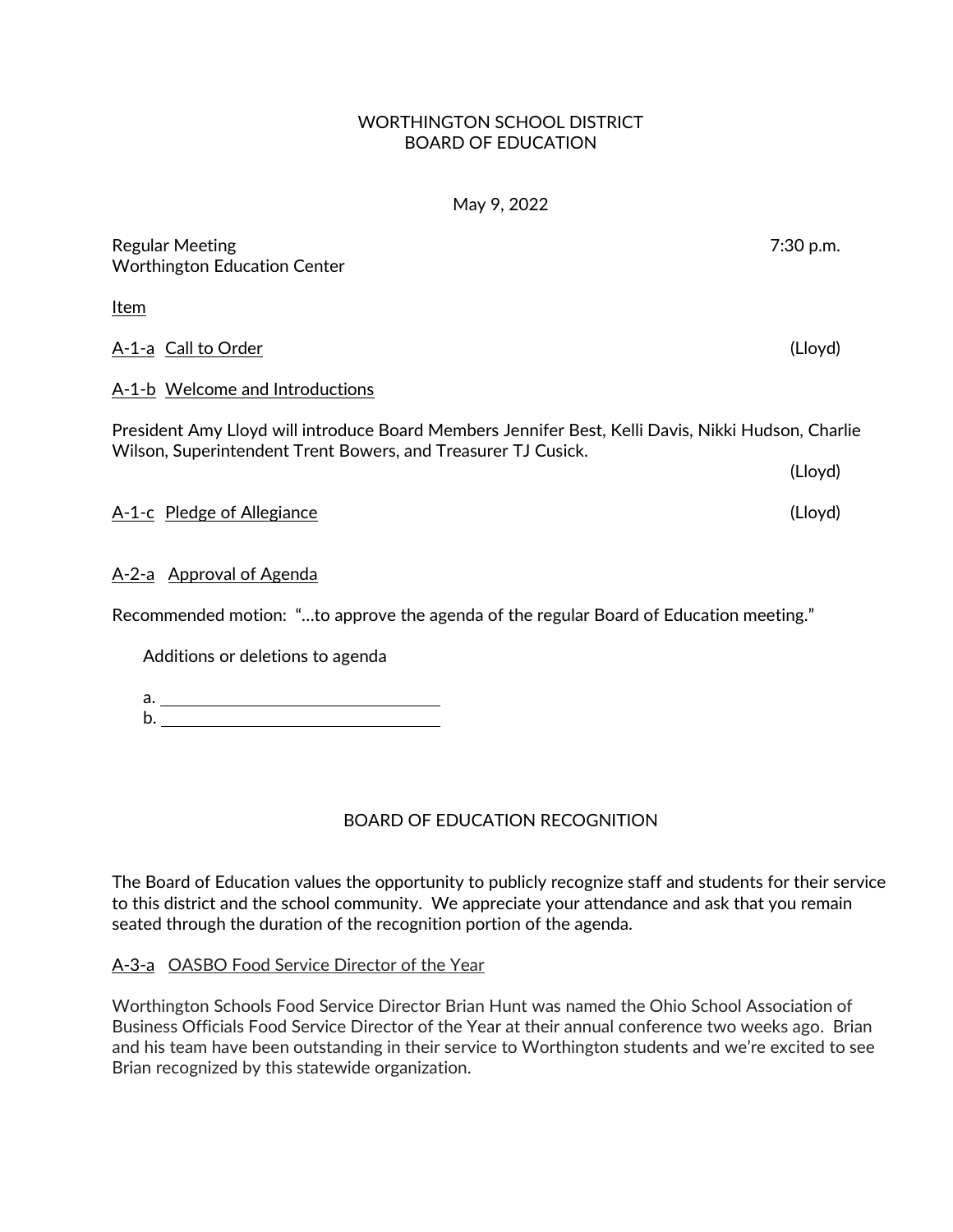## INFORMATION AND PROPOSALS

## B-1-a Visitor Comments

The school board and administrative staff encourage and appreciate citizen interest in meetings of the board of education. This section of the agenda is designed to hear the views of citizens about their schools and items on the agenda. Anyone wishing to address the board must sign up at the back table prior to the start of the meeting. Each speaker will be asked to address the board at the visitor's podium so the speaker's remarks may be clearly heard. The speaker should give his or her name and street address and limit comments to a maximum of five minutes. If a large number of speakers are present, speakers may be limited to a maximum of three minutes. The board meeting is being digitally and visually recorded.

We expect speakers to share comments in a civil and respectful manner. We also prefer grievances about a particular employee to not be shared during a public session, however, community members who wish to share personnel concerns may contact the Superintendent to do so at tbowers@wscloud.org.

## The presiding officer may:

1. Prohibit public comments that are frivolous, repetitive and/or harassing.

2. Interrupt, warn or terminate a participant's statement when the statement is too lengthy, abusive, off-topic, obscene or irrelevant.

3. Request any individual to leave the meeting when that person does not observe reasonable decorum or is disruptive to the conduct of the meeting.

4. Request the assistance of law enforcement officers in the removal of a disorderly person when that person's conduct interferes with the orderly progress of the meeting.

5. Call for a recess or an adjournment to another time when the lack of public decorum so interferes with the orderly conduct of the meeting as to warrant such action.

Board members may ask questions of the speaker for information or clarification and may or may not make comments in response to a speaker's remarks. No board member has the power or authority to act for the board; therefore, no response from an individual board member should be interpreted as an official action.

Thank you for your cooperation.

## B-1-b Enhancing our Diversity, Equity, and Inclusion work through a partnership with The Ohio State **University**

Toya Spencer (Director of Diversity, Equity, and Inclusion), Angie Adrean (Assistant Superintendent, Academics), and Dr. Noelle Arnold (Sr. Associate Dean & Professor, Educational Administration, Department of Educational Studies, College Education and Human Ecology) will share how the collaborative partnership between Worthington Schools and The Ohio State University is enhancing the Diversity, Equity, and Inclusion work in Worthington Schools.

## B-1-c Five Year Forecast

Treasurer T.J. Cusick will present the Five Year Forecast for the District.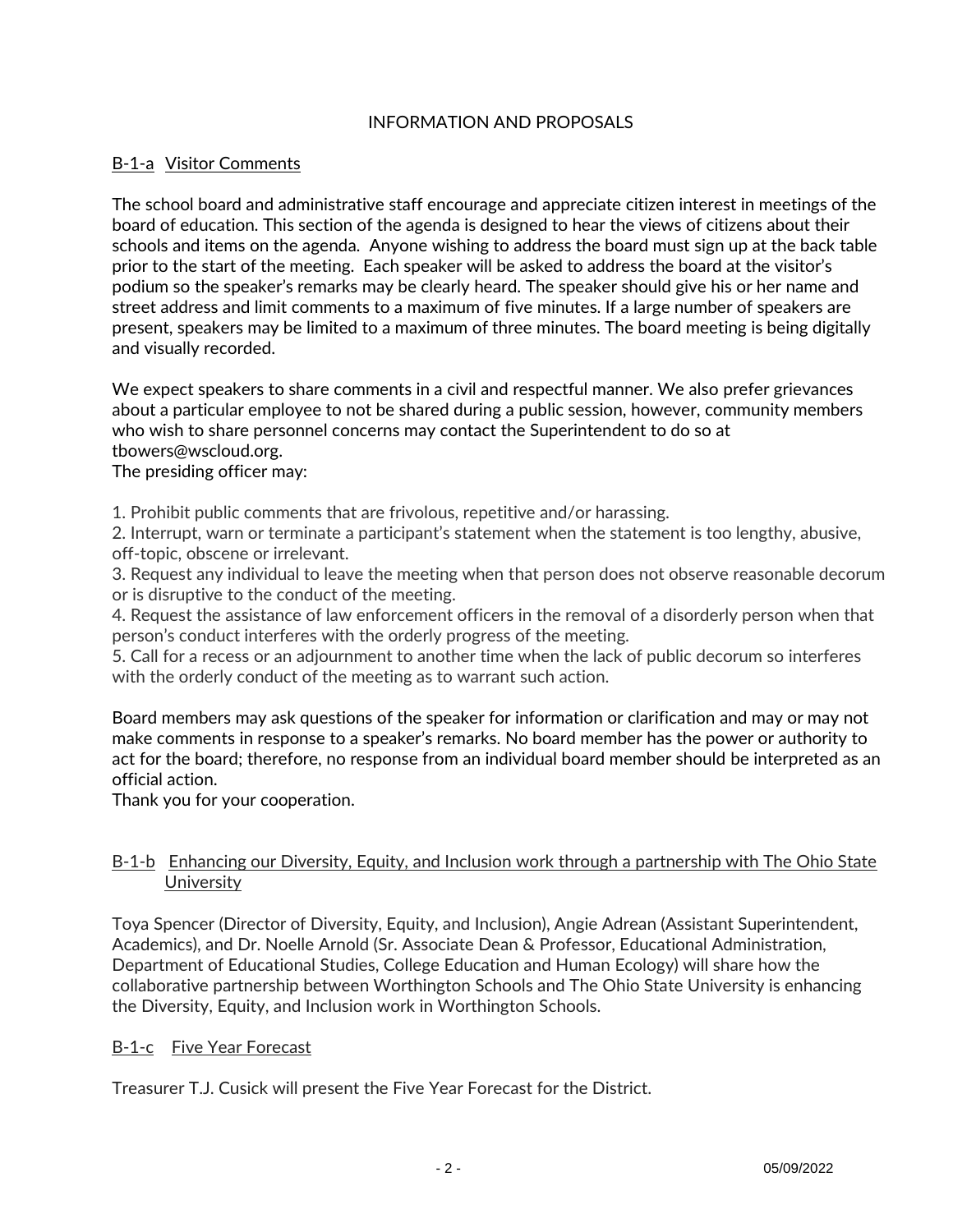## B-1-d Board/Committee Reports and Announcements

## B-1-e Executive Session

The Board of Education will enter into Executive Session for the purpose of discussing employment, dismissal, appointment, promotion, demotion, compensation, or investigation of charges or complaints against a public employee.

## ACTIONS RECOMMENDED BY THE TREASURER

#### C-1-a Approval of Minutes

Recommended motion: "…to approve the minutes of the April 25, 2022 regular board meeting as indicated in Enclosure C-1-a".

#### C-1-b Five-Year Forecast

Recommended motion: "…to recommend approval of the Five-Year Forecast, as indicated in Enclosure C-1-b."

#### C-1-c Appropriation Transfers (Modifications)

Recommended motion: "…to authorize the following appropriation transfers (modifications), as presented by the Treasurer."

| <b>FUND</b> | OBJECT                                                                                                                                      | AMOUNT                                       |
|-------------|---------------------------------------------------------------------------------------------------------------------------------------------|----------------------------------------------|
| 001         | 100-Personal Services<br>200-Benefit<br>400-Purchased Services<br>500-Supplies<br>600-Equipment<br>800-Dues/Fees<br>900-Other Uses of Funds | (\$47,482.00)<br>\$53,332.00<br>(\$5,850.00) |
|             |                                                                                                                                             |                                              |

#### C-1-d Worthington Public Library Budget

Recommended motion: "…to accept the 2023 calendar year budget for the Worthington Public Library as adopted by the Library Board of Trustees at its April 19, 2022, Regular Board Meeting, as indicated in Enclosure C-1-d."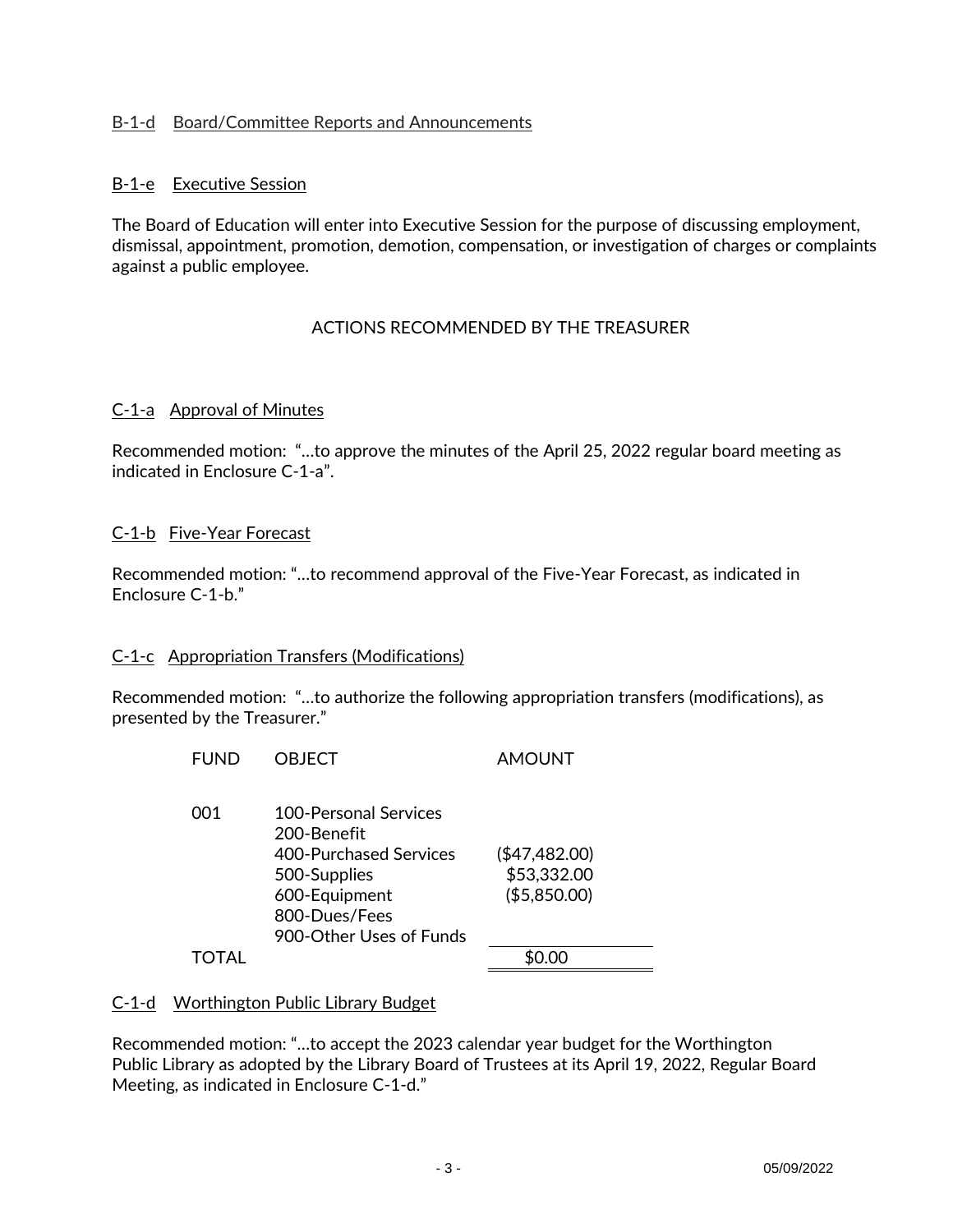## ACTIONS RECOMMENDED BY THE SUPERINTENDENT – ROUTINE BUSINESS

Superintendent recommends that the Board of Education approve the consent agenda – Items C-2-a through C-2-f. Action by the Board of Education in "Adoption of the Consent Agenda" means that all items listed under the Consent Agenda are adopted by one single motion unless a member of the Board or the Superintendent requests that any such item be removed from the consent agenda and voted upon separately. Employments, where applicable, are contingent upon: 1. Verification of education and experience. 2. Proof of proper licensure certification. 3. Clean results from a criminal records check. 4. All employment is subject to a properly executed contract.

### C-2-a Resignations

Recommended motion: "…to accept the following resignations:

#### CERTIFIED PERSONNEL

| <b>Name</b><br><b>CRESS, ELLEN</b><br>Effective 08/10/2022 | Assignment<br>Grade 6<br>Perry Middle School               | Reason<br>Personal |
|------------------------------------------------------------|------------------------------------------------------------|--------------------|
| LONGBRAKE, MEGAN<br>Effective 08/10/2022                   | <b>Intervention Specialist</b><br>Worthington Kilbourne HS | Personal           |
| SMITH, ANN BANGE<br>Effective 05/31/2022                   | Grade 3<br><b>Wilson Hill Elementary</b>                   | Retirement         |
| <b>CLASSIFIED PERSONNEL</b>                                |                                                            |                    |
|                                                            |                                                            |                    |
| Name<br>LARRISON, DUKANE<br>Effective 05/26/2022           | <b>Assignment</b><br><b>Bus Driver</b><br>Transportation   | Reason<br>Personal |
| LYONS, JOHN<br>Effective 07/31/2022                        | Delivery/Warehouse Wkr.<br>Maintenance/Plant Operat.       | Retirement         |
| ROHRBACHER, JACK T.<br>Effective 05/25/2022                | Custodian<br><b>Evening Street Elementary</b>              | Personal"          |

Recommended motion: "…to grant the following leaves of absences:

#### CERTIFIED PERSONNEL

Name **Assignment** Assignment Reason GUAGENTI, JENNIFER G. THE EEH Unpaid leave of absence" Effective 08/15/2022 Sutter Park Elementary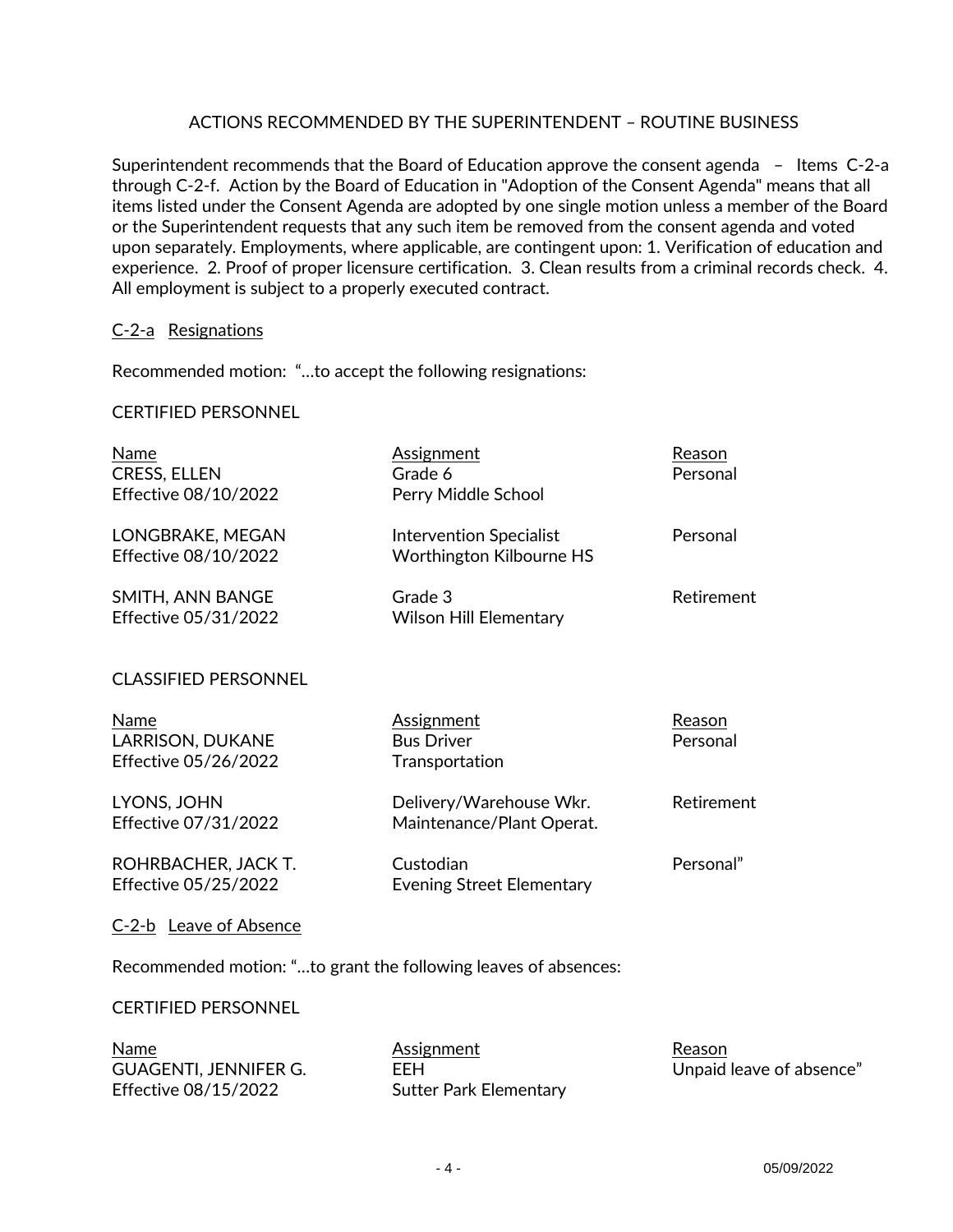## C-2-c Employment

Recommended motion: "…to employ the following personnel:

#### ADMINISTRATIVE

Name **Assignment** Assignment Reason ALEXANDER, DOMINIQUE Assistant Principal New Position Effective 08/01/2022 Worthington Kilbourne

Salary \$100,921.00

GROSSMAN, ABIGAIL **Assistant Principal** Filling vacant position Effective 08/01/2022 Worthingway Middle

Salary \$98,220.00

#### OTHER ADMINISTRATIVE CONTRACTS

To renew the contracts of the following administrator and to authorize the board president and the treasurer to enter into a limited contract with the named other administrator under Section 3319.02 of the Ohio Revised Code for the dates and terms indicated:

One-year Contracts, Effective August 1, 2022 Through July 31, 2023 John Lucero **Network** Engineer

#### CERTIFIED PERSONNEL – LIMITED CONTRACTS

One-year limited contracts will be issued to the personnel listed in Enclosure C-2-c-1 for the 2022- 2023 school year, representing a total of 3 full-time equivalent certified staff positions.

#### CERTIFIED PERSONNEL

Name **Assignment** Assignment Reason

BROOKS, BRIANA Language Arts Filling vacant position Effective 08/15/2022 Worthington Kilbourne Class 01 Step 000 Salary \$48,787.00 FTE 1.00 Days 186.00

BROWN, ERIKA Science Science Filling vacant position Effective 08/15/2022 Worthington Kilbourne Class 02 Step 000 Salary \$50,251.00 FTE 1.00 Days 186.00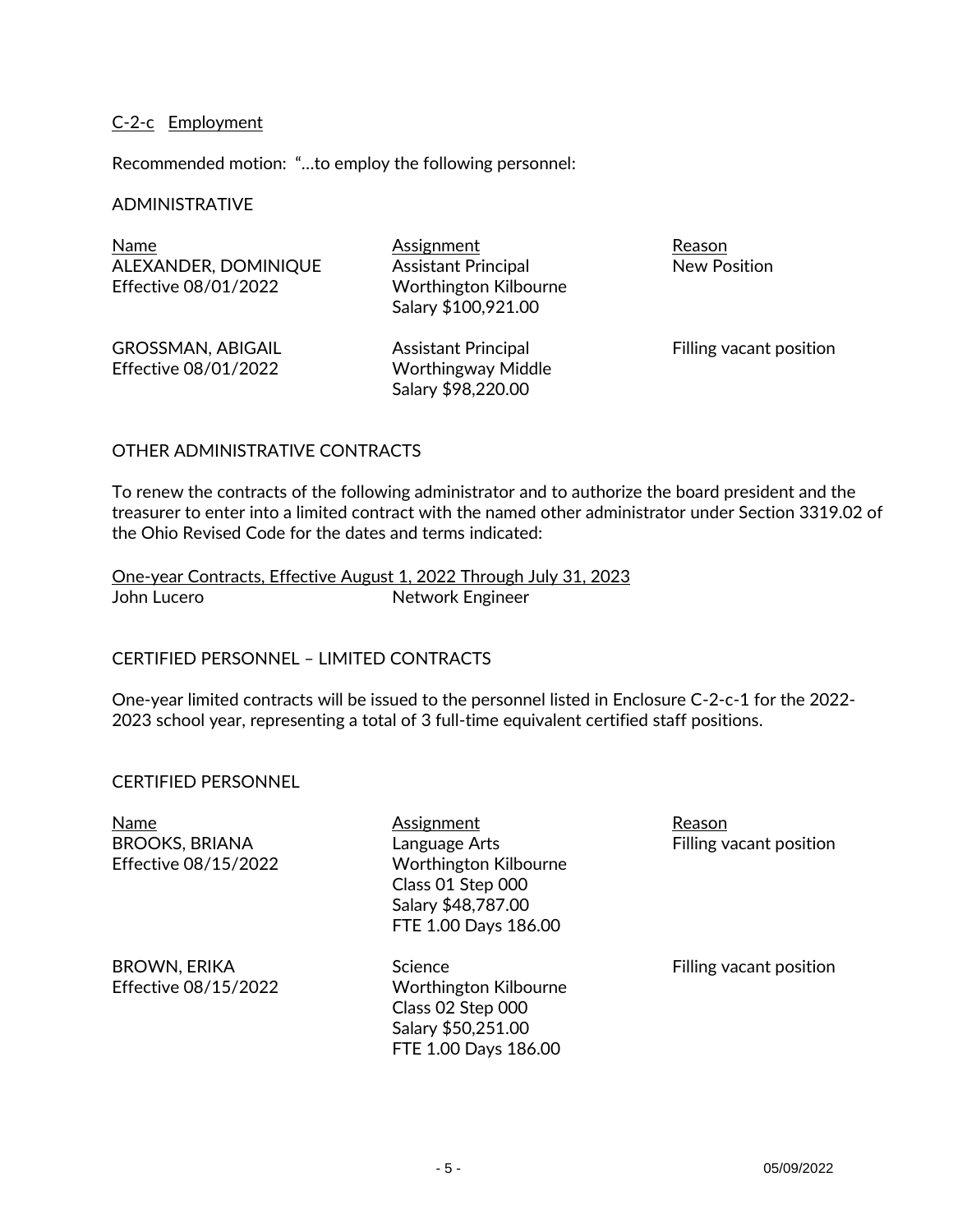| Name<br>CORREIA, ANA<br>Effective 08/15/2022      | <b>Assignment</b><br>Mathematics<br><b>Worthington Kilbourne</b><br>Class 04 Step 000<br>Salary \$53,178.00<br>FTE 1.00 Days 186.00 | Reason<br>Filling vacant position |
|---------------------------------------------------|-------------------------------------------------------------------------------------------------------------------------------------|-----------------------------------|
| GIBSON-MCDONALD, KIMBERLY<br>Effective 08/15/2022 | Art<br><b>Worthington Kilbourne</b><br>Class 04 Step 010<br>Salary \$82,894.00<br>FTE 1.00 Days 186.00                              | Filling vacant positon            |
| HEINLEN, KAYLA<br>Effective 08/15/2022            | Kindergarten/Title<br>Brookside/Liberty<br>Class 1 Step 000<br>Salary \$48,787.00<br>FTE 1.00 Days 186.00                           | Filling vacant position           |
| <b>JAY, KATHERINE</b><br>Effective 08/15/2022     | Grade 5<br><b>Bluffsview Elementary</b><br>Class 07 Step 000<br>Salary \$57,569.00<br>FTE 1.00 Days 186.00                          | Filling vacant position           |
| <b>KLASS, RACHEL</b><br>Effective 08/15/2022      | Grade 2<br><b>Brookside Elementary</b><br>Class 01 Step 000<br>Salary \$48,787.00<br>FTE 1.00 Days 186.00                           | Filling vacant positon            |
| SMULLEN, ABBY<br>Effective 08/15/2022             | Grade 6<br>McCord Middle<br>Class 01 Step 000<br>Salary \$48,787.00<br>FTE 1.00 Days 186.00                                         | Filling vacant position           |
| <b>TURNER, KAILYN</b><br>Effective 08/15/2022     | Kindergarten<br><b>Worthington Park</b><br>Class 01 Step 000<br>Salary \$48,787.00                                                  | Filling vacant position           |

FTE 1.00 Days 186.00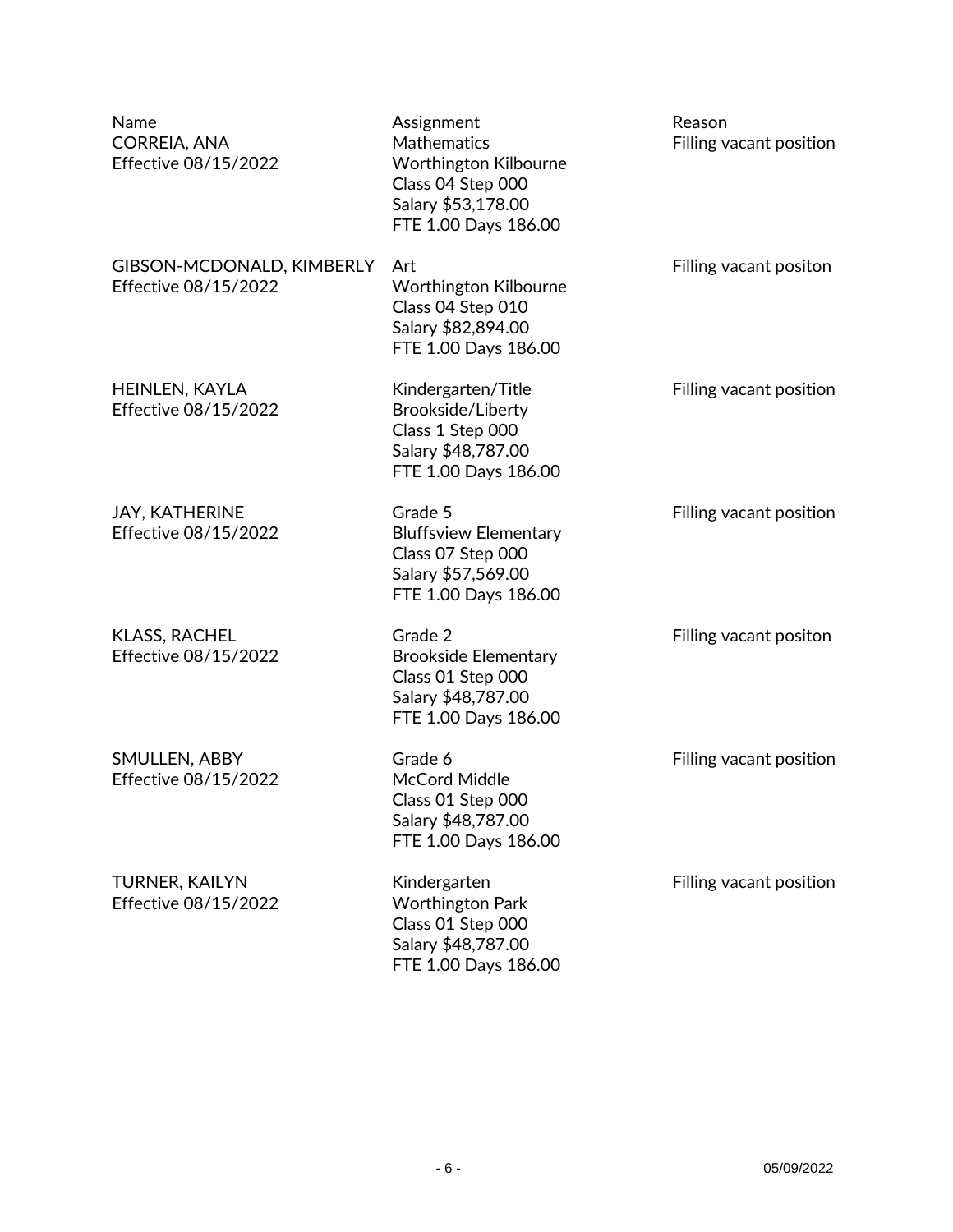#### ESY SERVICES

To employ the following personnel to provide Extended School Year services 2022 for special education students at the rate of \$35 per hour for work performed on an as needed basis in June, July and August 2022.

| Allen, Lindsay       | Anderson, Caitlin      | Baird, Jon        |
|----------------------|------------------------|-------------------|
| Baker, Sjanneke      | <b>Ball, Matteson</b>  | Bartosic, Angela  |
| Bazemore, Courtney   | Boyle, Lisa            | Chaney, Lauren    |
| Cooper, Benjamin     | Dapollonio-Finn, Joann | Davis, Erica      |
| Donskov, Megan       | Ezell, Suzanne         | Fencil, Lindsey   |
| Forsythe, Lisa       | Fruchey, Julie         | Goff, Kristine    |
| Gruen, Kelly         | Hardin, Gina           | Hogan, Joanne     |
| Katris, Erica        | Kish, Kelly            | Koch, Heather     |
| Lazar Johnson, Emily | Leininger, Krista      | Lykins, Molly     |
| MacComer, Audrey     | Marshall, William      | Martin, Jordan    |
| Martin, Rachel       | Mehollin, Kerry        | Mills, Elizabeth  |
| Mink, Necia          | Moller, Janie          | Montgomery, Penny |
| O'Reilly, Brianna    | Palermo, Alison        | Prindle, Kendra   |
| Remias, Kelly        | Rhodes, Joanne         | Rogers, Kathleen  |
| Russell, Alison      | Ryan, Amber            | Shumaker, Wendy   |
| Smith, Hannah        | Stormes, Amy           | Sycher, Darryl    |
| Tanner, Suzanne      | Tracy, Abbi            | Warton, Janet     |
| Washington, Katie    | Whisler, Lydia         | White, Gail       |
| Wooten, Carrie       |                        |                   |

#### EXTENDED SERVICE CONTRACTS-SUMMER 2022

Extended service contracts for the following school psychologists, speech language pathologists, occupational and physical therapists and adapted physical education teachers who will be paid at their hourly rate to complete summer referrals and re-evaluations due during the summer. In addition, the evaluation of any preschool students with suspected disabilities who turn 3 years old during the summer must be completed. All referrals must be completed within 60 days of the referral date or prior to the re-evaluation date.

Bartosic, Angela Chaney, Lauren Dapollonio-Finn, Joann Devlin, Alicia Donskov, Megan Forsythe, Lisa Fruchey, Julie Goff, Kristine Gray, Kayla Griffith, Julie Gruen, Kelly Gumto, Rachel Hardin, Gina Kish, Kelly Koch, Heather Lazar Johnson, Emily Leeman, Samantha Leininger, Krista Lykins, Molly MacComer, Audrey Markward, Paige Martin, Jordan Mills, Elizabeth Moller, Janie Montgomery, Penny **O'Reilly, Brianna** Pilcher, John Prokop, Michael **Rice, Christiana** Russell, Alison Ryan, Amber Shumaker, Wendy Stormes, Amy Sypert, Jessica Tanner, Suzanne Tracy, Abbi Waltz, Laura Whisler, Lydia Wooten, Carrie Yeager, Molly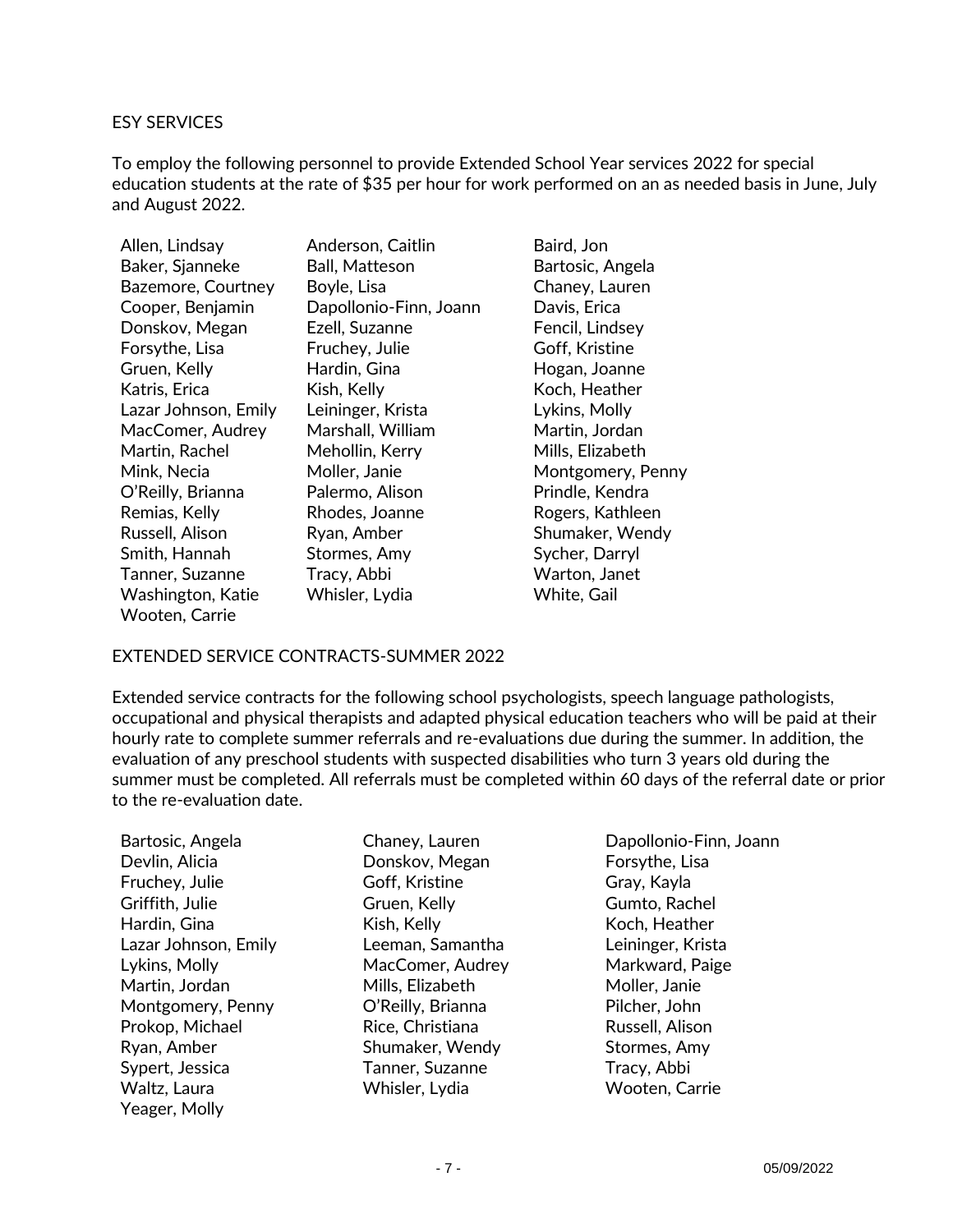## ADVANCED PLACEMENT EXAMINATION PROCTORS

To employ the following personnel for preparation and administering the Advanced Placement Exams from May 2 through May 31<sup>st</sup> at the rate of \$20/hr. This activity is funded through testing fees paid by participants.

|                         | Hours         |
|-------------------------|---------------|
| Name                    | Not to Exceed |
| Kathleen Clement        | 225           |
| Evelyn Gandre           | 200           |
| <b>Terry Sorum</b>      | 100           |
| <b>Tim Cave</b>         | 80            |
| Rebecca Kaczmarek       | 80            |
| <b>Frances Middaugh</b> | 80            |
| Michelle Harper         | 80            |
| Jasmine Hasanain        | 80            |
| Kerry Meholin           | 80            |
| Jeanne Schulte          | 80            |
| <b>Emily Sayre</b>      | 80            |
| Barbara Zook            | 80            |
| Anna Roth               | 80            |

### SUMMER PROGRAMS 2022

To employ the personnel listed in Enclosure C-2-c-2 for Summer Programs 2022 at the rate of \$35 per hour.

#### SUMMER SCHOOL SUBSTITUTES 2022

To employ the following personnel for Summer Program Substitutes at the rate of \$35 per hour on an as needed basis.

| Steve Andersson | <b>Shelby Cassell</b> | Maggie Gillum    | Gloria Lombardi |
|-----------------|-----------------------|------------------|-----------------|
| Wendy Austin    | Michelle Eurich       | Jennifer Goebbel | Daniel Robey    |
| Peter Bluvol    | <b>Blaine Gerdes</b>  | Troy Hootman     | Katrina Turner  |

#### CLASSIFIED SUBSTITUTES

| Name/Pay Rate<br>BARRETT, SHAWNA<br>\$16.39/hr. | <b>Effective Date</b><br>04/25/2022 | Position<br>Sub Secretary/Aide |
|-------------------------------------------------|-------------------------------------|--------------------------------|
| BARRETT, SHAWNA<br>\$12.53/hr.                  | 04/25/2022                          | <b>Sub Food Service</b>        |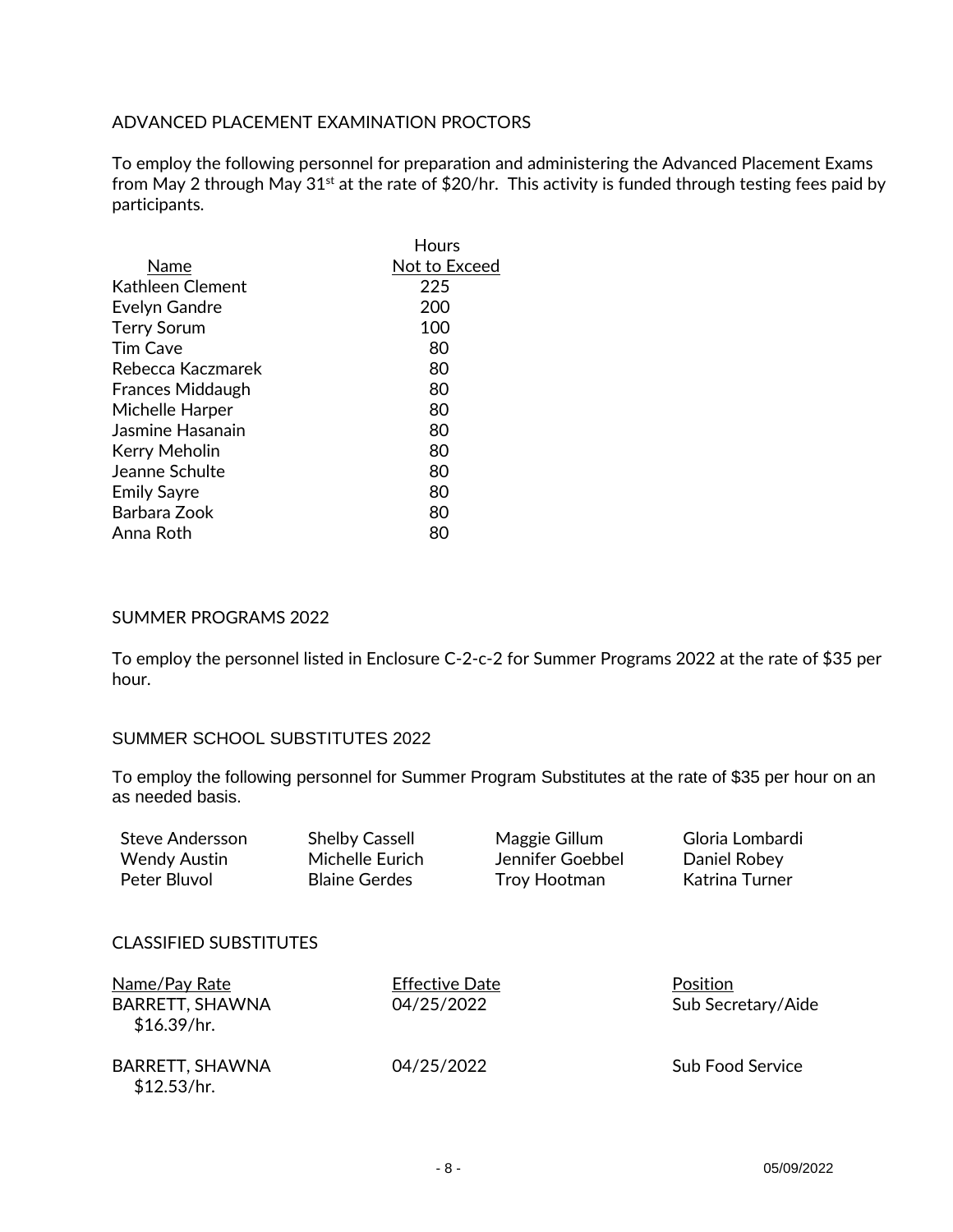Name/Pay Rate **Effective Date** Position HOWARD-KEMBITZKY, DENISE 04/21/2022 Sub Bus Driver \$20.49/hr.

### CLASSIFIED PERSONNEL – GAME WORKER

The following will be paid from the athletic fund \$10 per hour for athletic event work and \$12 per hour for athletic event management:

| Name                  | <b>Effective Date</b> |
|-----------------------|-----------------------|
| Caitlin McWilliams    | 04/19/2022            |
| <b>Shannon Thomas</b> | 04/01/2022            |

#### CLASSIFIED PERSONNEL - PROVISIONAL

Name **Assignment** Reason AHMED, NUHA Dept. of Instruction Summer program, as

ANDRADE LIMA, VITORIA Dept. of Instruction Summer program, as Effective 06/01/2022 Bilingual Ed. Assistant needed, up to a maximum

ARIAS SALGADO, RAUL **Dept.** of Instruction Summer program, as

Pay \$25.03/hr. ARP ESSER Funds.

Pay \$21.93/hr. ARP ESSER Funds.

Pay \$22.93/hr. ARP ESSER Funds.

Effective 06/01/2022 Colonial Hills Elementary up to a maximum of 55 through 07/14/2022 Class 11 Step D hours. Pay \$23.58/hr.

COSTELLO, ANNE **District Secretary** Summer School as needed, Effective 06/01/2022 Worthington Kilbourne HS up to a maximum of 135 through 07/14/2022 Class 11 Step 0 class 10 hours. Pay \$21.44/hr.

CRUZ-SANTOS, ANA Dept. of Instruction Summer program, as Pay \$24.48/hr. ARP ESSER Funds.

Effective 06/01/2022 Bilingual Ed. Assistant needed, up to a maximum through 07/14/2022 Class 10 Step H 30 hours. To be paid out of

through 07/14/2022 Class 10 Step B 60 hours. To be paid out of

Effective 06/01/2022 Bilingual Ed. Assistant needed, up to a maximum through 07/14/2022 Class 10 Step D 80 hours. To be paid out of

BRUNS, MEREDITH **District Secretary** Summer School as needed,

Effective 06/01/2022 Bilingual Ed. Assistant needed, up to a maximum through 07/14/2022 Class 10 Step G 60 hours. To be paid out of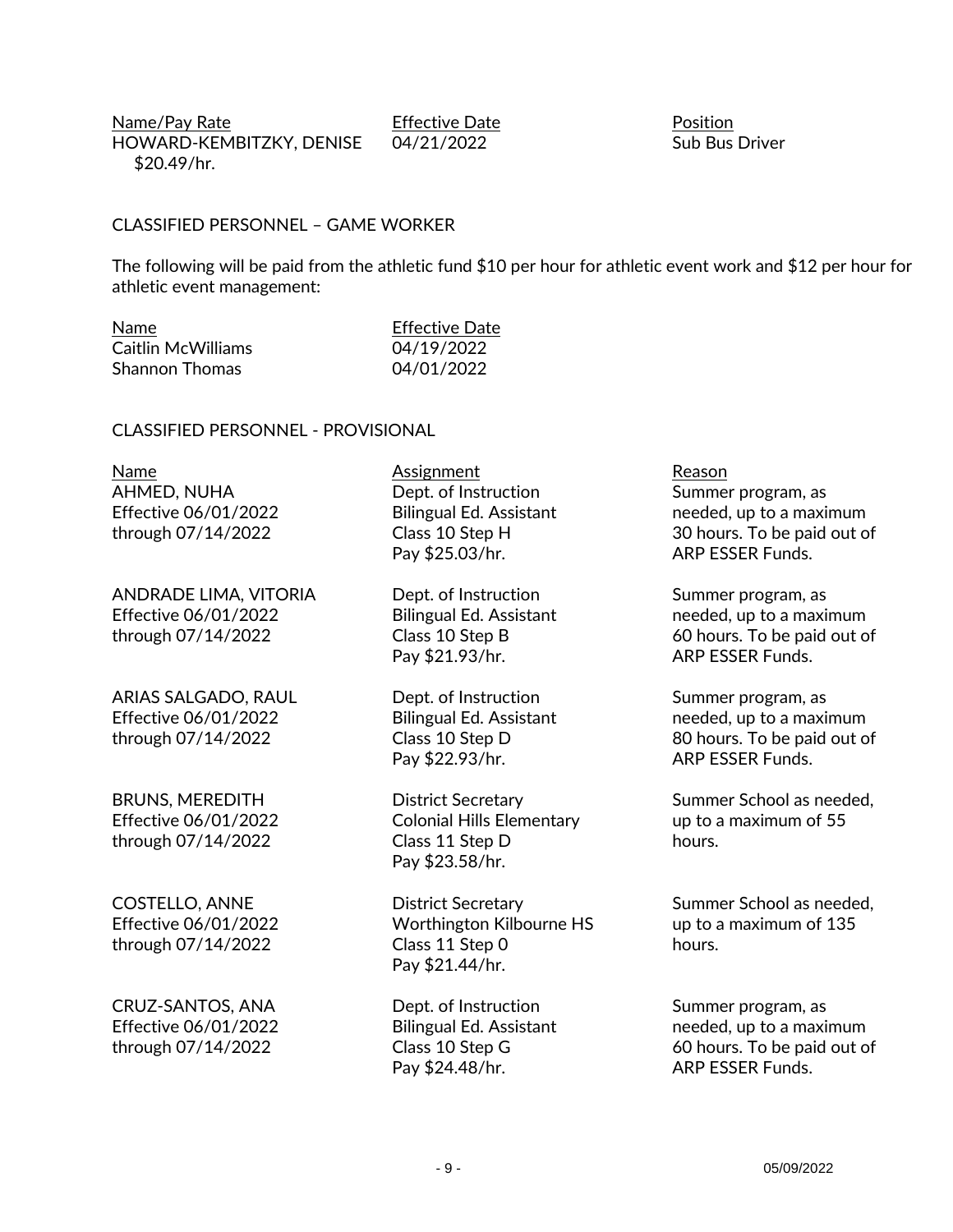Name **Assignment** Assignment Reason through 07/14/2022 Class 11 Step 0 class 10 hours.

through 07/14/2022 Class 11 Step 0 class 10 hours.

Through 07/14/2022 Class 10 Step C controller the hours.

through 07/14/2022 Class 11 Step 0 class 10 hours.

through 07/14/2022 Class 11 Step 0 class 10 hours.

Through 07/14/2022 Class 10 Step E hours.

Pay \$21.44/hr.

Pay \$21.44/hr.

Pay \$22.40/hr.

Pay \$21.44/hr.

PETTIGREW, SARAH Dept. of Instruction Dept. Summer program, as Pay \$22.93/hr. ARP ESSER Funds.

through 07/14/2022 Class 11 Step 0 class 10 hours. Pay \$21.44/hr.

through 07/14/2022 Class 11 Step 0 class 10 hours. Pay \$21.44/hr.

Pay \$21.44/hr.

Salary \$23.45/hr.

EISEL, MARY **EXALL ARRY CONSTRUSTED SUMMER SCHOOL AS NEEDSTAND** District Secretary Summer School as needed, Effective 06/01/2022 Liberty Elementary up to a maximum of 55

ENDICOTT, TRACI **ENDICOTT, District Secretary** Summer School as needed, Effective 06/01/2022 Slate Hill Elementary up to a maximum of 55

GUIDRY, CLARENCE Special Ed Assistant Summer School as needed, Effective 06/01/2022 Liberty Elementary up to a maximum of 55

KEATHLEY, MELISSA **Example 20 District Secretary** Summer School as needed, Effective 06/01/2022 Slate Hill Elementary up to a maximum of 55

Effective 06/01/2022 Bilingual Ed. Assistant needed, up to a maximum through 07/14/2022 Class 10 Step D 80 hours. To be paid out of

PODOLAN, JILL **EXECUTE:** District Secretary Summer School as needed, Effective 06/01/2022 Bluffsview Elementary up to a maximum of 55

PORTER, JESSICA **District Secretary** Summer School as needed, Effective 06/01/2022 Evening St Elementary up to a maximum of 55

RICE, MICHELLE **Example 20 District Secretary** Summer School as needed, Effective 06/01/2022 Granby Elementary up to a maximum of 55

SHUGARTS, LAUREN Special Ed Assistant Summer School as needed, Effective 06/01/2022 Liberty Elementary up to a maximum of 55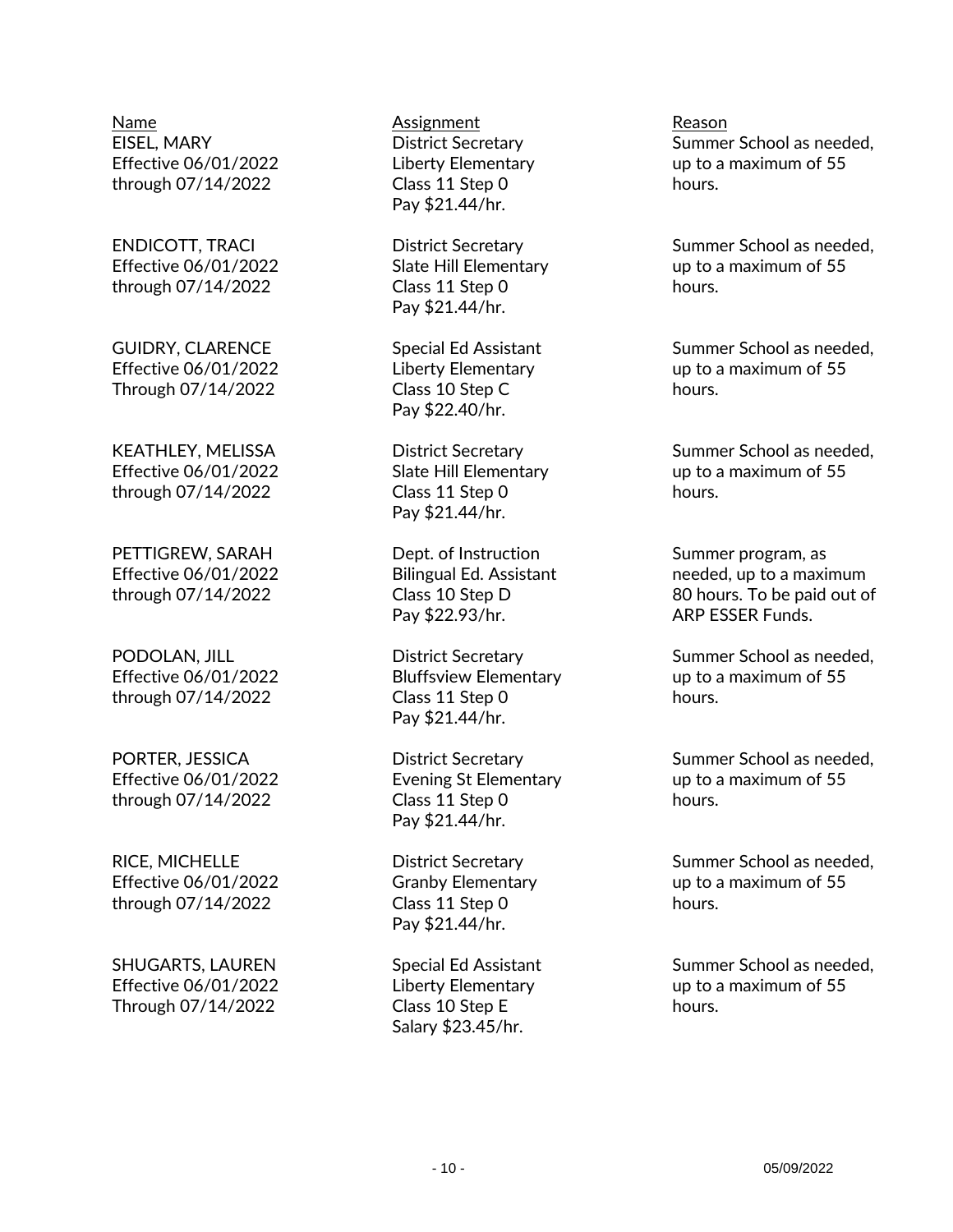| Name<br>STEINER, KRISTA<br>Effective 06/01/2022<br>through 07/14/2022 | Assignment<br><b>District Secretary</b><br>Worthington Estates Elem.<br>Class 11 Step 0<br>Pay \$21.44/hr. | Reason<br>Summer School as needed,<br>up to a maximum of 55<br>hours. |
|-----------------------------------------------------------------------|------------------------------------------------------------------------------------------------------------|-----------------------------------------------------------------------|
| VAN WINKLE, NATALIE<br>Effective 06/16/2022<br>through 07/14/2022     | <b>District Secretary</b><br><b>Bluffsview Elementary</b><br>Class 11 Step 0<br>Pay \$21.44/hr.            | Summer School as needed,<br>up to a maximum of 55<br>hours.           |

## SUPPLEMENTAL CONTRACTS

|                                            | <b>Name</b>    |               | Total    |
|--------------------------------------------|----------------|---------------|----------|
| Position                                   | Unit           | Step Pay/Unit | Pav      |
| Perry Middle School                        |                |               |          |
| Boys Volleyball 8 <sup>th</sup> Head Coach | LINDSEY, TRACI |               |          |
|                                            | 2.00           | 686.09        | 1372.18" |

## C-2-d Contract Adjustments

Recommended motion: "...to adjust the following contracts:

## CERTIFIED PERSONNEL

| Name/Assignment               | From                               | <u>To</u> | Reason    |
|-------------------------------|------------------------------------|-----------|-----------|
| MORIARTY, MONICA              | Class <sub>03</sub>                | 03        | Filling v |
| <b>Wilson Hill Elementary</b> | Step 001                           | 001       | position  |
| Grade 2                       | <b>FTE 0.50</b>                    | 1.00      |           |
| Effective 08/15/2022          | Base Pay \$53,890.00 \$53,890.00   |           |           |
|                               | Days 186.00                        | 186.00    |           |
|                               | Actual Pay \$26,945.00 \$53,890.00 |           |           |

<u>Reason</u><br>Filling vacant position"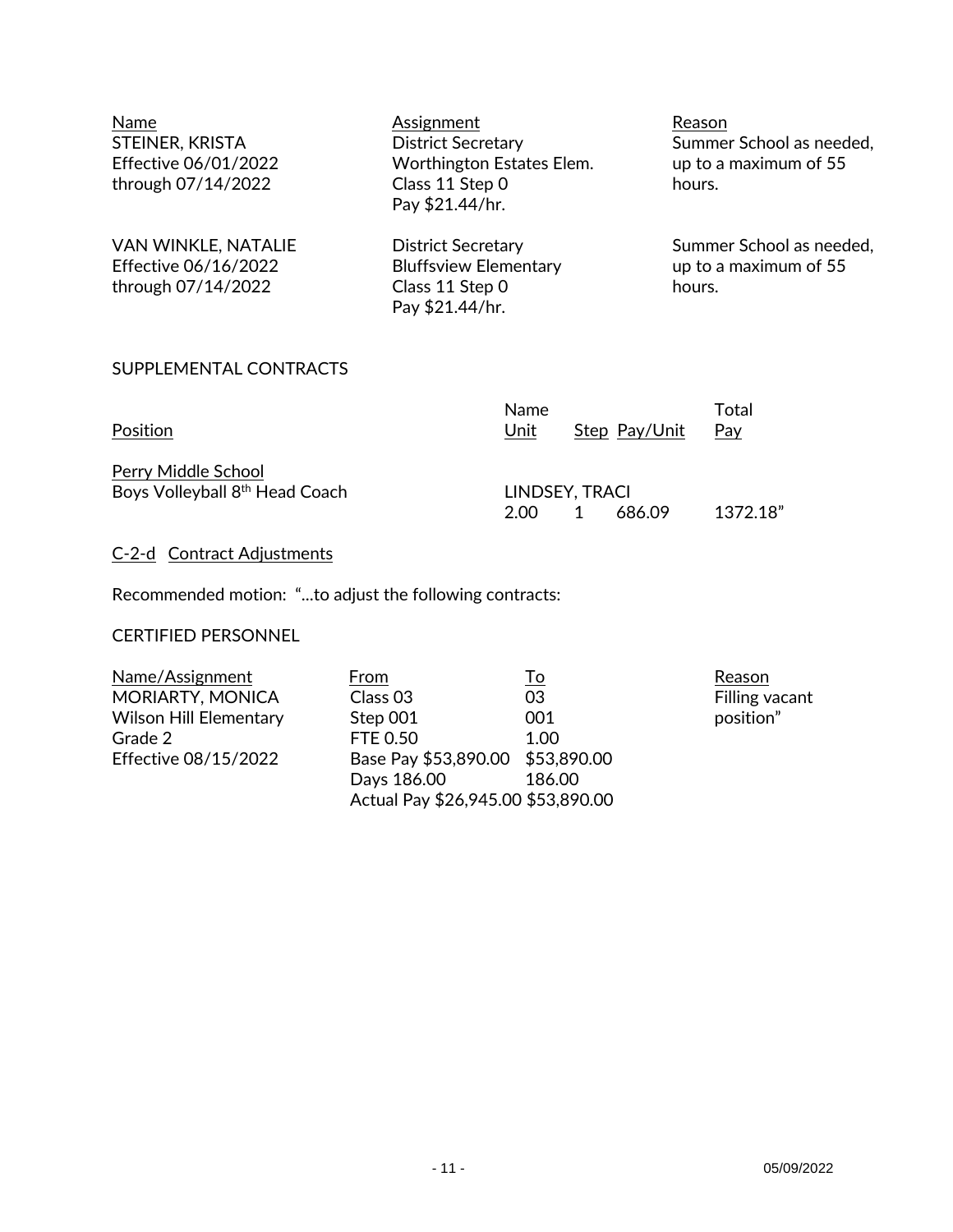## C-2-e Stipends

Recommended motion: "…to authorize stipends to staff members for participation in the following activities:

### K-12 English Language Development Resource Review Team

A stipend in the amount of \$35 per hour (not to exceed 30 hours each) for the review and development of common instructional resources for English Language Development in grades K - 12. This activity will be funded through the Title III budget.

Chelsea Gordon Benjamin Berens Lauren Patrick **Kimberly Thesing** Daphne-Jane Ocran Rachel Garling Amy Hunter **Amy Hunter** Erika Harman Allyson Minister **Allyson Minister** Jannette Irwin

K-5 EL Teacher Team 6-12 EL Teacher Team Jana Head Chelsea Gordon

#### Elementary Wellness - Adventure Unit Operations Manual

A stipend in the amount of \$35 per hour (not to exceed 15 hours each) for the creation of an operations manual for all adventure equipment prior to June 30th, 2022. This activity is funded through the general fund.

George Brinegar Aaron Pound Daniel Swallie Robert Smith"

## C-2-f Approval of Supplemental Volunteers

Recommended motion: "…to approve the following individuals as volunteers of the Worthington School District, and to extend the appreciation of the board and administration for their service to students and staff:

Tara Brown"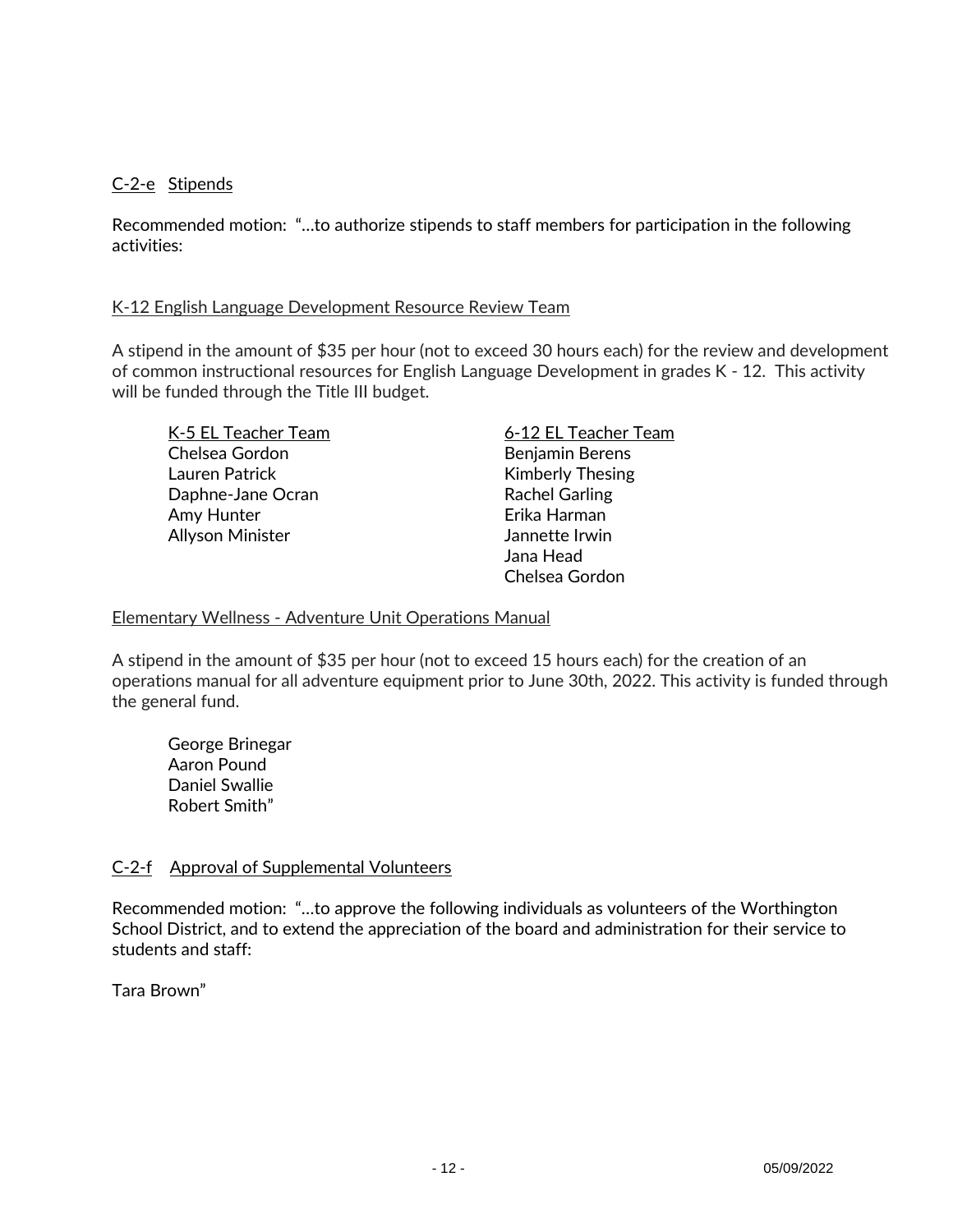## ACTIONS RECOMMENDED BY THE SUPERINTENDENT - NEW BUSINESS

## C-3-a Acceptance of Donations

Recommended motion: "...to accept the donations from the individuals and organizations listed below and to extend the board of education's and administration's appreciation to the individuals and members of these groups for their generosity and support."

| Name                            | <b>Donation Value</b> | Beneficiary                                | Purpose/Gift         |
|---------------------------------|-----------------------|--------------------------------------------|----------------------|
| Scott, Chris                    | \$3,150.00            | <b>TWHS Girls Lacrosse</b>                 | Uniforms             |
| <b>Evening Street PTA</b>       | \$908.99              | <b>Evening Street Elementary</b><br>School | <b>Cash Donation</b> |
| Worthington<br>Linworth Kiwanis | \$303.39              | Slate Hill Elementary<br>School            | Clothing             |

## ACTIONS RECOMMENDED BY THE BOARD OF EDUCATION

## D-1-a Curriculum Resource Adoption

Recommended motion: "…to adopt curriculum resources to replace those that have become outdated and/or which are no longer suitable for use in the instructional program as described in Enclosure B-1 b from the April 25<sup>th</sup> board meeting."

## D-1-b Resolution of Necessity of Bond Issue and Permanent Improvement Levy

Recommended motion: "…to approve a resolution declaring necessity of bond issue and levy of a tax in excess of the ten-mill limitation, and to submit the question of the same to the electors." See Enclosure D-1-b.

## D-1-c Resolution of Necessity of Current Expense Levy

Recommended motion: "… to approve a resolution declaring it necessary to levy additional taxes in excess of the ten-mill limitation." See Enclosure D-1-c.

## REQUESTS / QUESTIONS / CONCERNS FROM THE BOARD